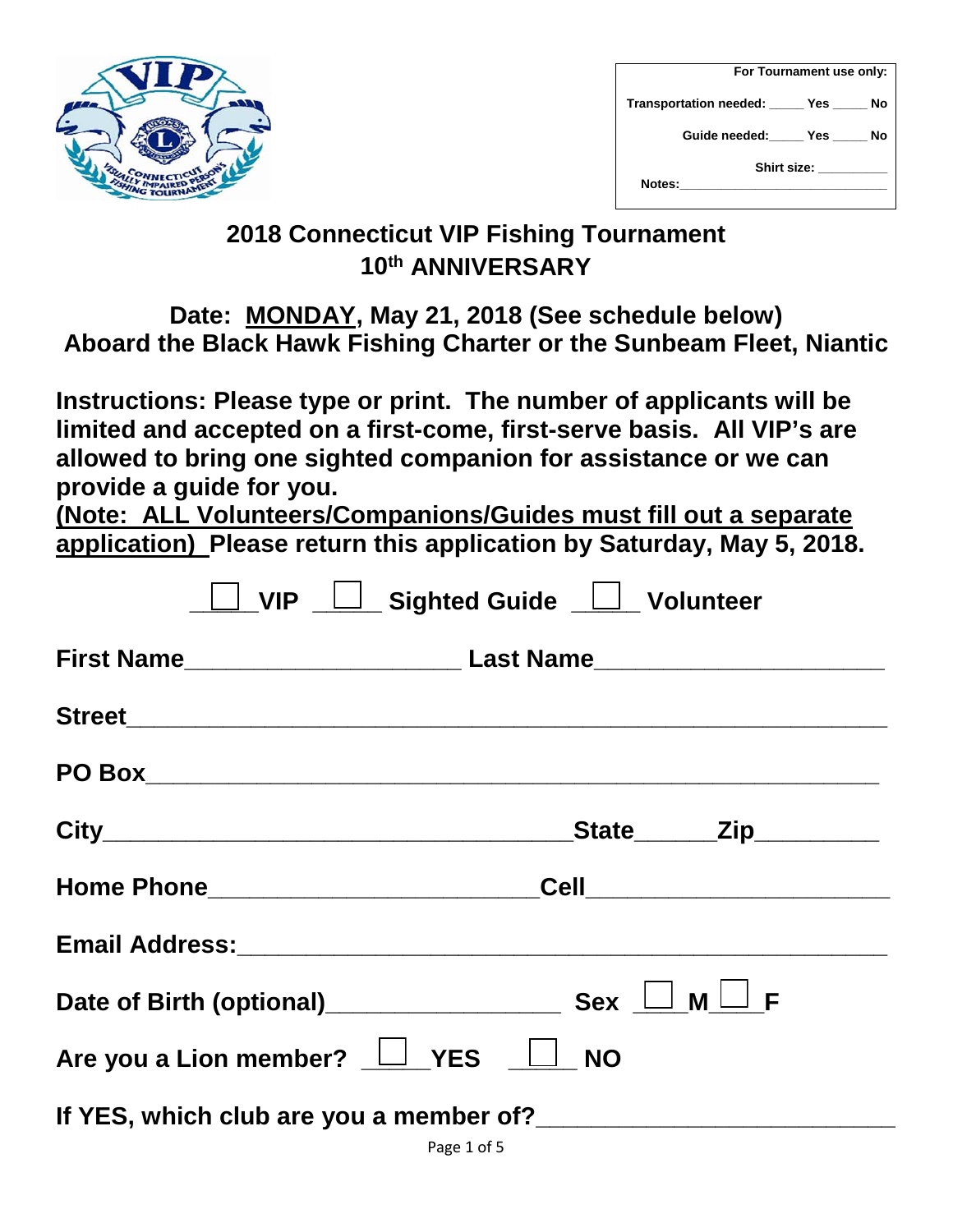| Please specify: $\Box$ Sighted $\Box$ Totally Blind<br><b>Partially Sighted</b>                                                                               |
|---------------------------------------------------------------------------------------------------------------------------------------------------------------|
| Do you have a preferred "companion" to assist you during the event?<br>$ YES $ NO                                                                             |
| If yes, companion name:<br>(Please be sure to submit a separate application for your guide)                                                                   |
| Do you use a wheelchair, walker or seeing eye dog? $\boxed{\phantom{a}}$ YES $\boxed{\phantom{a}}$ NO                                                         |
| Do you have special equipment or dietary needs? $\underline{\bigsqcup}$ YES $\underline{\bigsqcup}$<br><b>NO</b>                                              |
| If so, please explain                                                                                                                                         |
| Do you need assistance with transporation?<br>Nesternational Property Services<br><b>NO</b><br>(If yes, we will get in contact with you to make arrangements) |
| List below any medical problems and/or medications taken on a<br>regular basis (continue on back of this page or attach list if necessary)                    |
| What size shirt would you like? ___                                                                                                                           |
| <b>Emergency Contact:</b>                                                                                                                                     |
|                                                                                                                                                               |
|                                                                                                                                                               |
|                                                                                                                                                               |
| <b>What to Bring:</b><br>*Sneakers or boots, no sandals or flip flops<br>*Sunscreen<br>*A hat and/or sunglasses                                               |

**\*Jacket or sweatshirt (it can get cold on the water)**

**\*Cash for the galley if interested**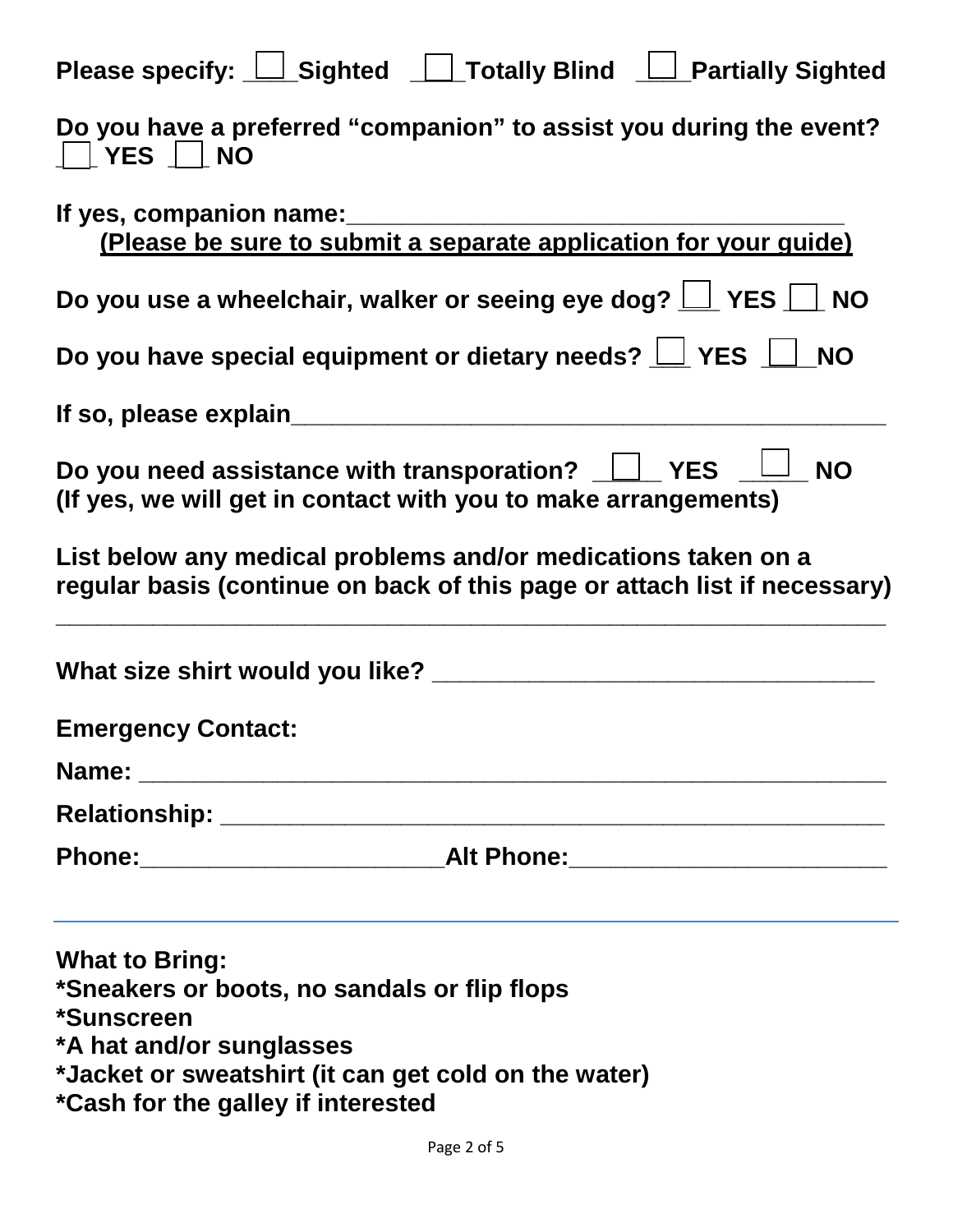**Schedule and General Information**

**6:30am to 7:00am: Check-in, breakfast and board the charter boat you are assigned to fish on.**

**7:30am: Depart at 7:30am sharp for fishing trip**

**3:00pm: Approximate return to dock, lunch at local restaurant (to be determinted) and awards.**

> **Black Hawk Fishing Charter, Niantic, CT [http://www.blackhawksportfishing.com](http://www.blackhawksportfishing.com/)**

**Directions to the Black Hawk:**

**Niantic River between the railroad and highway bridges Exit 74 off I-95, Turn RIGHT on Route 161 to Niantic Turn LEFT on Route 156. Before Niantic River Bridge, take a LEFT into Cini Park and the Black Hawk dock NOTE: The Black Hawk does not have an "official" address since they are at a dock. However, you can use 11 East Main Street, Niantic Ct and that should work fine for a GPS. If your GPS does not recognize 11 East Main Street and you must use a GPS, use 133 Main Street, Niantic which will take you to Boats, Inc. Proceed about 200 yards, then just before you go over the Niantic River Bridge, take a left into Cini Memorial Park and the Black Hawk parking lot.**

> **Sunbeam Fleet <http://sunbeamfleet.com/>**

**Directions to the Sunbeam Fleet:**

**Take Exit 74 off Interstate 95 North or South, bear right and follow Route 161 South to Route 156.** 

**Take a left onto route 156, go over the Niantic River Bridge, and take a left at the traffic light (West Street).** 

**At the stop sign take a left (onto Niantic River Road), then take your first right onto Avenue B (see the stone wall), then follow to the end. You'll see our office straight ahead.**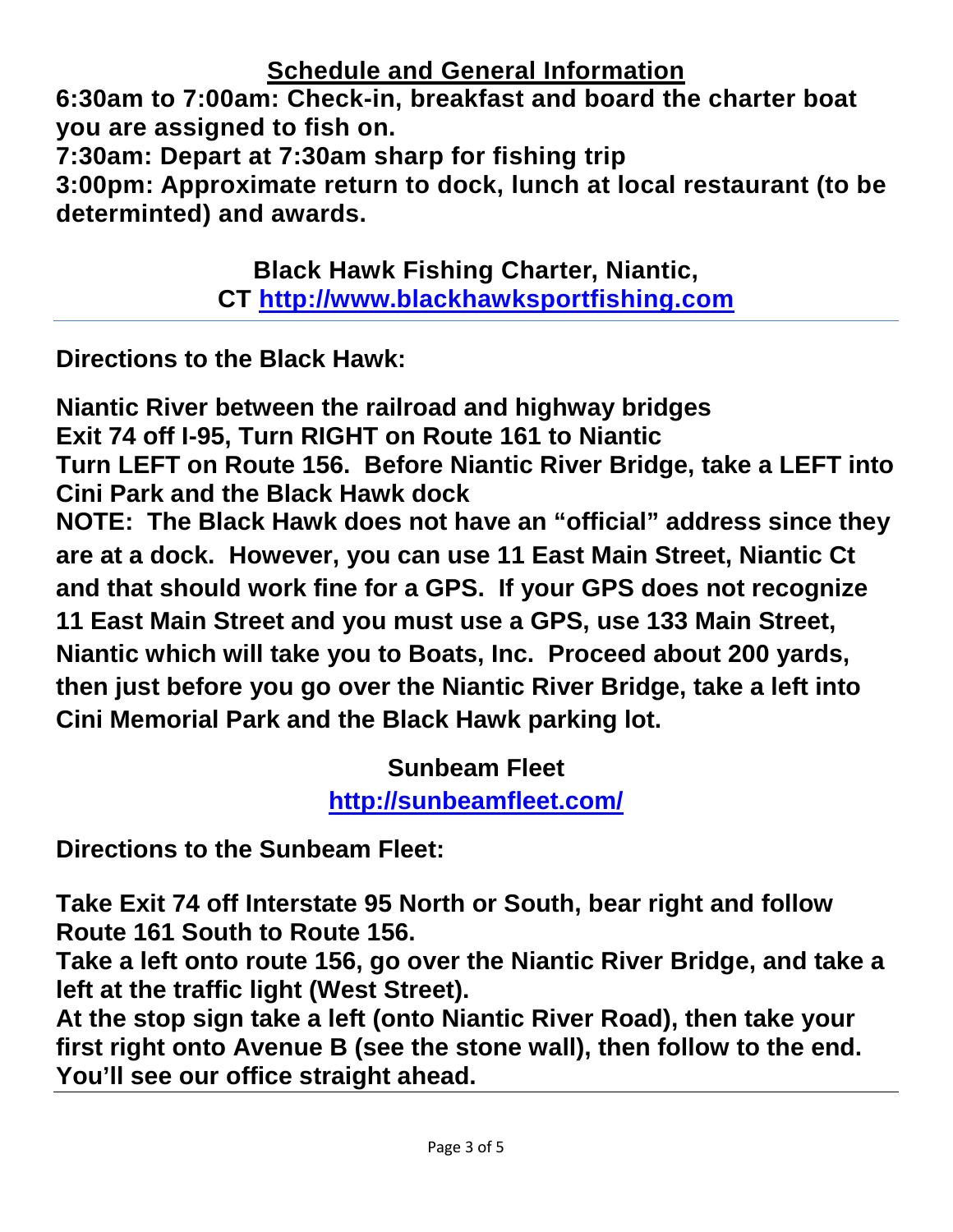**SCORING: ONLY FISH CAUGHT BY VIP's will be scored as follows:**

- **Porgy (Scup) (Keeper) - 5 points**
- **Fluke – 3 Points**
- **Porgy (Scup) (Short) - 2 points**
- **All other – 1 point**

**Important Rules & Information:**

- **When the CT VIP Fishing Tournament accepts this application, I, the undersigned do hereby release and discharge the CT VIP Fishing Tournament, and any of its agents, affiliates, employees, and servants from any and all claims, liabilities, demands, or rights that I, or any of my friends, or relatives, may have against said Tournament or its agents, affiliates, employees, or servants on account of connecting with or growing out of any injury, accident, loss, or damage or suffering, I or my immediate relatives or friends may hereafter sustain arising out of acceptance of this application.**
- **I further agree to release to the VIP Tournament all rights and privileges to photographs taken of me for use in VIP Fishing Tournament publicity that is in the proper interest of the Tournament.**
- **I certify, to the best of my knowledge, that the applicant is physically able to fish from a boat.**

**Please read the information provided on the next page and acknowledge your acceptance of the terms of the tournament by signing and dating the statement below.**

**Signature of adult applicant or guardian:**

**Name:**  $\qquad \qquad \qquad$ 

**Date:\_\_\_\_\_\_\_\_\_\_\_\_\_\_\_\_\_\_\_\_\_\_\_\_\_\_\_\_\_\_\_\_\_\_\_\_\_\_\_\_\_\_\_\_\_\_\_\_\_\_\_\_\_\_\_\_**

**Please return this completed and signed application by Saturday, May 5, 2018.**